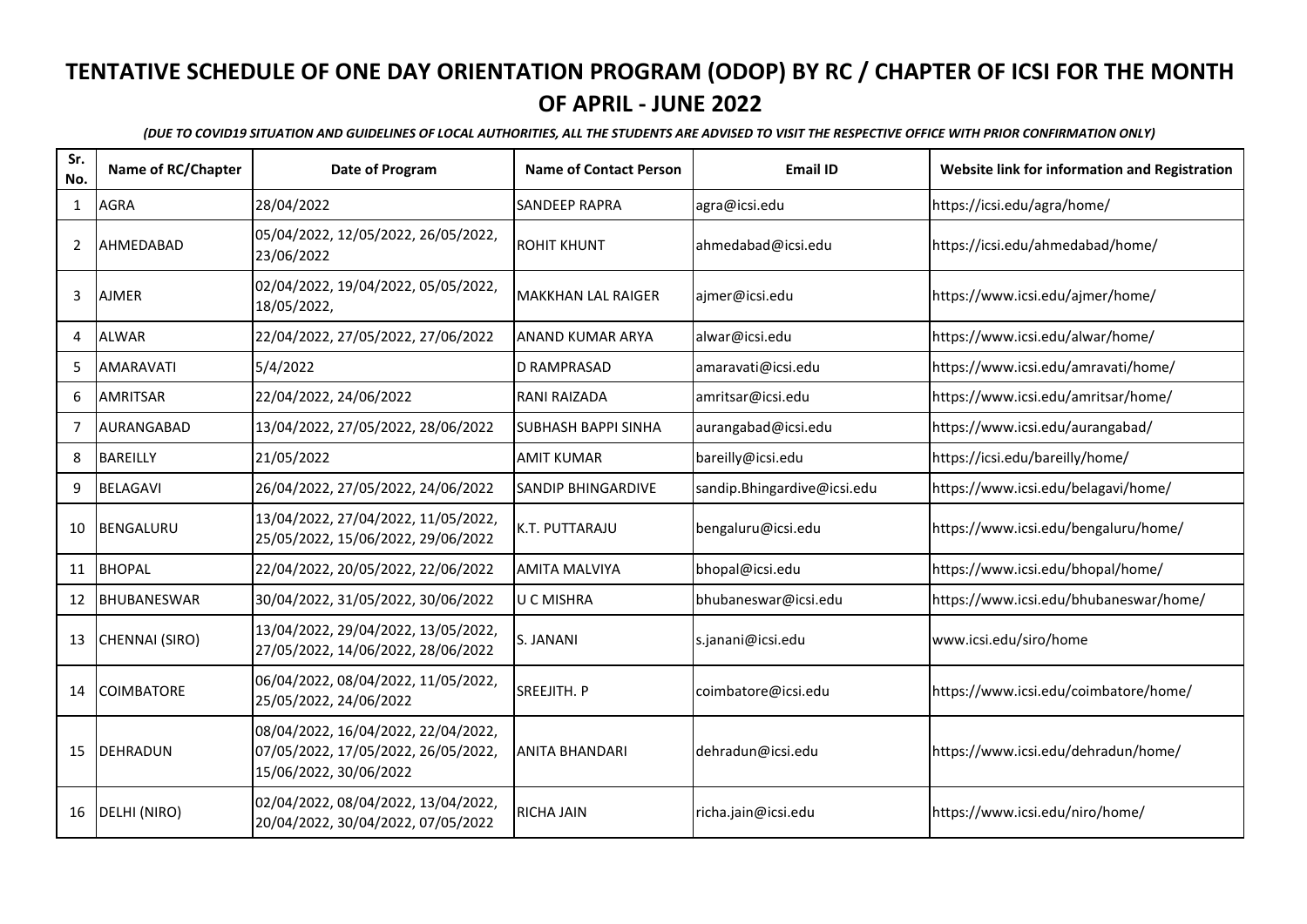| Sr.<br>No. | Name of RC/Chapter | Date of Program                                                                                                  | <b>Name of Contact Person</b> | <b>Email ID</b>         | Website link for information and Registration |
|------------|--------------------|------------------------------------------------------------------------------------------------------------------|-------------------------------|-------------------------|-----------------------------------------------|
| 17         | <b>DHANBAD</b>     | 18/06/2022, 26/06/2022                                                                                           | <b>GOVIND TIWARI</b>          | dhanbad@icsi.edu        | https://www.icsi.edu/dhanbad/home/            |
| 18         | <b>DOMBIVLI</b>    | 06/04/2022, 13/04/2022, 20/04/2022,<br>27/04/2022                                                                | <b>KETKI JOSHI</b>            | dombivli@icsi.edu       | https://www.icsi.edu/dombivli/home/           |
| 19         | <b>GOA</b>         | 30/04/2022, 18/06/2022                                                                                           | <b>VASANT KERKAR</b>          | goa@icsi.edu            | https://www.icsi.edu/goa/home/                |
| 20         | <b>GORAKHPUR</b>   | 05/04/2022, 06/05/2022, 17/05/2022                                                                               | <b>MRINAL MADHUR</b>          | gorakhpur@icsi.edu      | www.icsi.edu/gorakhpur/home/                  |
|            | 21 HOOGHLY         | 05/04/2022, 12/04/2022, 22/04/2022,<br>28/04/2022, 10/05/2022, 26/05/2022,<br>14/06/2022, 22/06/2022, 29/06/2022 | <b>ARITRA KARMAKAR</b>        | hooghly@icsi.edu        | https://icsi.edu/hooghly/home/                |
| 22         | HYDERABAD          | 19/04/2022, 17/05/2022, 21/06/2022                                                                               | V SRINIVAS                    | hyderabad@icsi.edu      | https://www.icsi.edu/hyderabad/home/          |
| 23         | <b>ICSI-CCGRT</b>  | 21/04/2022, 20/05/2022, 22/06/2022                                                                               | USHA SONAVANE                 | training.ccgrt@icsi.edu | https://www.icsi.edu/ccgrt/home/              |
| 24         | <b>INDORE</b>      | 11/04/2022, 26/04/2022, 06/05/2022,<br>17/05/2022, 17/06/2022, 28/06/2022                                        | <b>ANKITA BALDWA</b>          | ankita.baldwa@icsi.edu  | https://www.icsi.edu/indore/home/             |
| 25         | JAMSHEDPUR         | 30/06/2022                                                                                                       | <b>TAPAS MAZUMDAR</b>         | jamshedpur@icsi.edu     | https://www.icsi.edu/jamshedpur/home/         |
| 26         | <b>KANPUR</b>      | 20/04/2022, 20/05/2022, 20/06/2022                                                                               | <b>KL KUSHWAHA</b>            | kanpur@icsi.edu         | https://www.icsi.edu/kanpur/home/             |
| 27         | <b>KARNAL</b>      | 02/04/2022, 08/04/2022, 13/05/2022                                                                               | <b>SANJAY JAKHMOLA</b>        | karnal@icsi.edu         | https://www.icsi.edu/karnal/home/             |
| 28         | KOCHI              | 07/04/2022, 12/05/2022, 23/06/2022                                                                               | <b>SMITA SUBIN</b>            | kochi@icsi.edu          | www.icsi.edu/kochi                            |
| 29         | <b>KOLHAPUR</b>    | 18/04/2022, 30/05/2022, 27/06/2022                                                                               | <b>RAJASHREE LAMBE</b>        | kolhapur@icsi.edu       | https://www.icsi.edu/kolhapur/home/           |
| 30         | KOLKATA (EIRO)     | 06/04/2022, 13/04/2022, 28/04/2022,<br>12/05/2022, 26/05/2022, 14/06/2022,<br>29/06/2022                         | <b>SUMANTA DUTTA</b>          | eiro@icsi.edu           | https://www.icsi.edu/eiro/home/               |
| 31         | <b>KOZHIKODE</b>   | 21/04/2022, 21/05/2022, 21/06/2022                                                                               | <b>PADMARAJAN E</b>           | padmarajan.e@icsi.edu   | https://www.icsi.edu/kozhikode/home/          |
| 32         | LUCKNOW            | 05/04/2022, 19/04/2022, 26/04/2022,<br>05/05/2022, 19/05/2022, 24/05/2022,<br>16/06/2022, 30/06/2022             | <b>RK SRIVASTAVA</b>          | lucknow@icsi.edu        | https://icsi.edu/lucknow/home/                |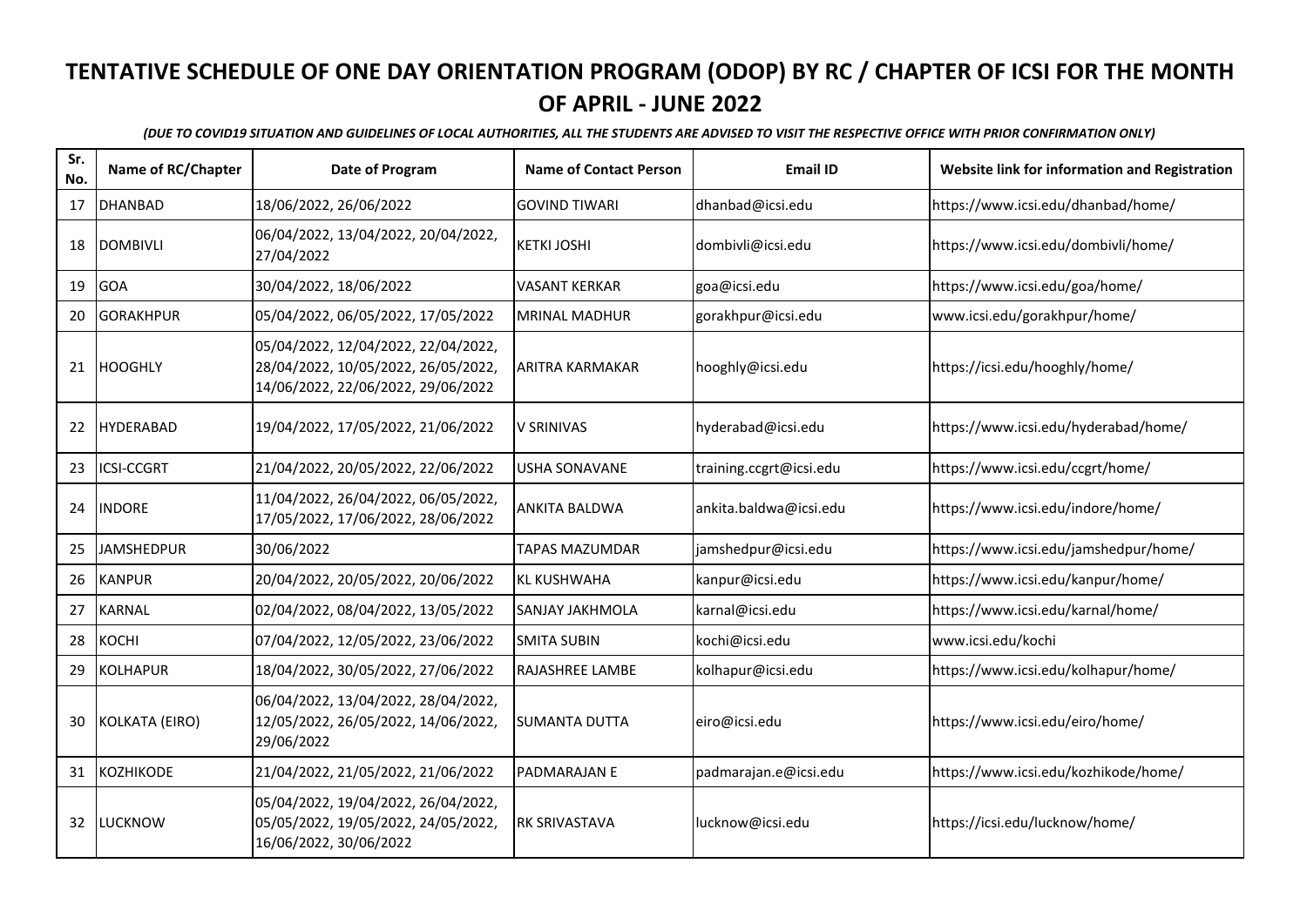| Sr.<br>No. | Name of RC/Chapter | Date of Program                                                                                                                             | <b>Name of Contact Person</b> | <b>Email ID</b>               | Website link for information and Registration |
|------------|--------------------|---------------------------------------------------------------------------------------------------------------------------------------------|-------------------------------|-------------------------------|-----------------------------------------------|
| 33         | LUDHIANA           | 16/04/2022, 30/04/2022, 20/05/2022,<br>30/06/2022                                                                                           | KAMAL KUMAR SONI              | ludhiana@icsi.edu             | https://www.icsi.edu/ludhiana/home/           |
| 34         | <b>MEERUT</b>      | 22/04/2022, 18/06/2022                                                                                                                      | <b>SALIM AHMED</b>            | meerut@icsi.edu               | https://www.icsi.edu/meerut/home/             |
| 35         | <b>MODINAGAR</b>   | 13/04/2022, 21/05/2022, 18/06/2022                                                                                                          | <b>RAHUL VERMA</b>            | modinagar@icsi.edu            | https://www.icsi.edu/modinagar/home/          |
| 36         | <b>MYSURU</b>      | 08/04/2022, 21/05/2022                                                                                                                      | N. DHANABAL                   | mysuru@icsi.edu               | https://www.icsi.edu/mysuru/home/             |
| 37         | <b>NAGPUR</b>      | 05/04/2022, 05/05/2022                                                                                                                      | SUDHAKAR AISALWARU            | nagpur@icsi.edu               | https://www.icsi.edu/nagpur/home/             |
| 38         | <b>NASHIK</b>      | 28/04/2022, 27/05/2022, 29/06/2022                                                                                                          | <b>AMIT KUMAR</b>             | nashik@icsi.edu               | https://www.icsi.edu/nashik/home/             |
| 39         | NAVI MUMBAI        | 07/04/2022, 13/04/2022, 13/05/2022,<br>27/05/2022, 17/06/2022, 24/06/2022                                                                   | <b>PS EMMANUEL</b>            | navimumbai@icsi.edu           | https://www.icsi.edu/navimumbai/home/         |
| 40         | <b>PALAKKAD</b>    | 12/4/2022                                                                                                                                   | <b>ROBY JOSEPH</b>            | palakkad@icsi.edu             | https://www.icsi.edu/palakkad/home/           |
| 41         | <b>PANIPAT</b>     | 11/04/2022, 23/05/2022, 16/06/2022                                                                                                          | <b>SANJEEV SHARMA</b>         | panipat@icsi.edu              | https://www.icsi.edu/panipat/home/            |
| 42         | <b>PATNA</b>       | 28/04/2022, 31/05/2022, 18/06/2022                                                                                                          | <b>GOUTAM KARMAKAR</b>        | patna@icsi.edu                | https://www.icsi.edu/patna/home/              |
| 43         | PRAYAGRAJ          | 29/04/2022, 31/05/2022, 28/06/2022                                                                                                          | <b>AMITABH SHUKLA</b>         | prayagraj@icsi.edu            | https://www.icsi.edu/prayagraj/home/          |
| 44         | <b>PUNE</b>        | 05/04/2022, 08/04/2022, 16/04/2022,<br>22/04/2022, 06/05/2022, 13/05/2022,<br>20/05/2022, 27/05/2022, 17/06/2022,<br>24/06/2022, 30/06/2022 | <b>GARIMA MEHROTRA</b>        | pune@icsi.edu                 | https://www.icsi.edu/pune/home/               |
| 45         | <b>RAIPUR</b>      | 16/04/2022, 30/04/2022, 13/05/2022,<br>27/05/2022, 17/06/2022, 24/06/2022                                                                   | <b>PRAFULLA DASH</b>          | raipur@icsi.edu               | https://www.icsi.edu/raipur/home/             |
| 46         | <b>RANCHI</b>      | 30/04/2022, 21/05/2022, 18/06/2022                                                                                                          | <b>SB PRASAD</b>              | shashi.bhushanprasad@icsi.edu | https://www.icsi.edu/ranchi/home/             |
| 47         | <b>SALEM</b>       | 18/06/2022                                                                                                                                  | <b>SUNDAR SWAMY S</b>         | salem@icsi.edu                | https://www.icsi.edu/salem/home/              |
| 48         | <b>SHIMLA</b>      | 11/04/2022, 30/04/2022, 17/05/2022,<br>15/06/2022, 30/06/2022                                                                               | C. K. CHANDRA                 | chandan.chandra@icsi.edu      | https://www.icsi.edu/shimla/home/             |
| 49         | SILIGURI           | 22/04/2022, 21/05/2022, 18/06/2022                                                                                                          | <b>SUDIPTA DUTTA</b>          | siliguri@icsi.edu             | https://www.icsi.edu/siliguri/home/           |